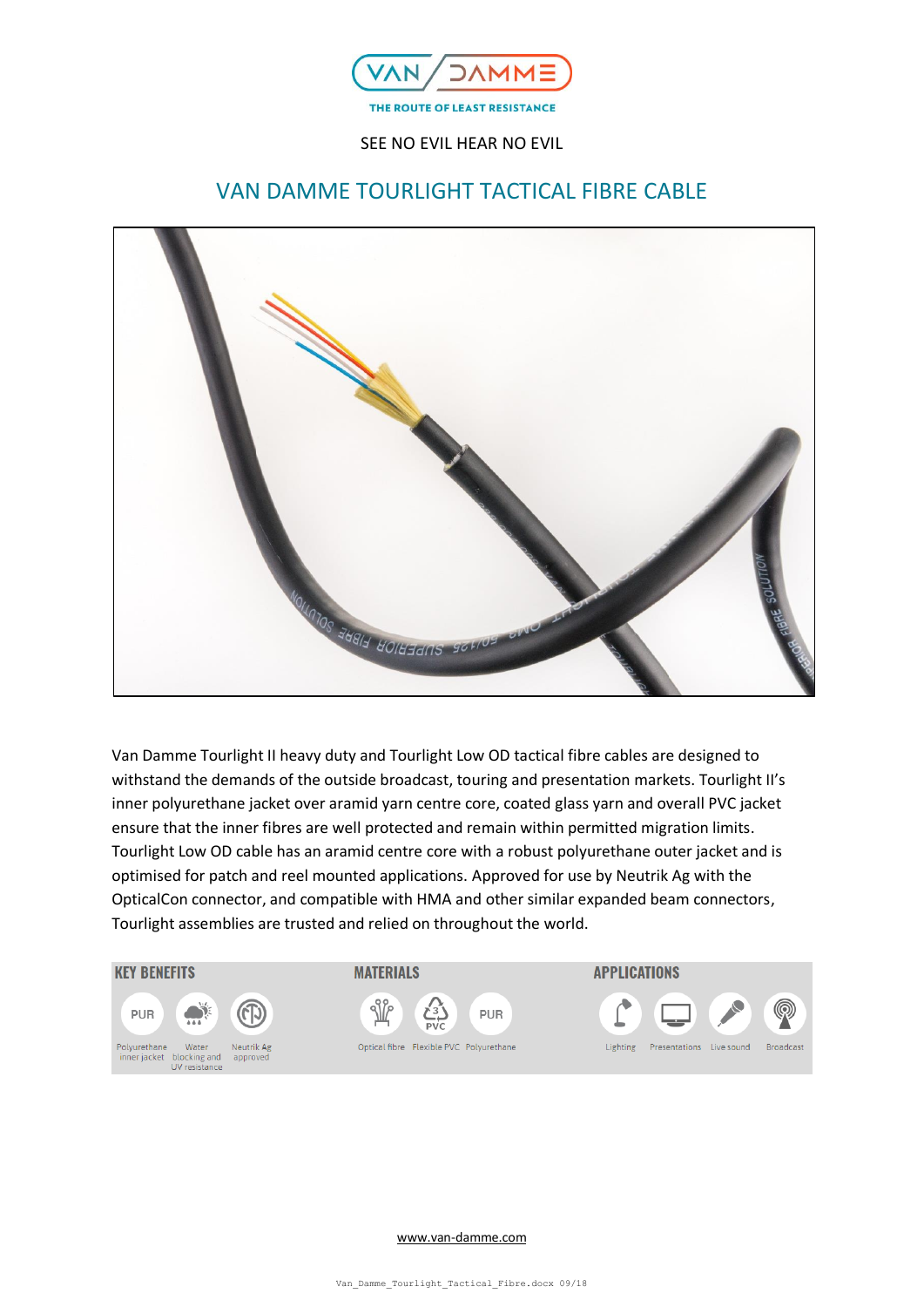

# Applications

- Neutrik OpticalCon and Expanded Beam 2 and 4 core assemblies
- Point to point and networked audio & lighting control
- 4K UHD Connectivity for live events

## Application Notes

- Tested for Tensile Performance
- Approved by Neutrik Ag for use with the Neutrik Advanced OpticalCon
- Construction optimised for minimal fibre migration in tactical use
- Tourlight II overall inner and outer jacket diameters engineered to suit common tactical fibre optic connectors
- Tourlight Low OD cable ideal for patch and reel mounted applications

### Tourlight II Mechanical Specification

| 288-004-050 Fibre type<br>Core diameter | ISO/IEC 11801 OM3<br>$50 \pm 2 \mu m$    |
|-----------------------------------------|------------------------------------------|
| Cladding diameter                       | $125 \pm 1.0 \,\mu m$                    |
| 288-004-009 Fibre type                  | ISO/IEC 11801 OS1                        |
| Core diameter                           | $9 \pm 0.40 \mu m$                       |
| Cladding diameter                       | $125 \pm 0.7 \,\mu m$                    |
| Cladding diameter                       | $125 \pm 1.0 \,\mu m$                    |
| <b>Buffer material</b>                  | Polyester elastomer                      |
| Buffer diameter                         | 900 µm                                   |
| Colour code                             | Blue, Yellow, Red, White                 |
| Strength elements                       | Aramid yarn                              |
| Inner jacket                            | Polyurethane                             |
| Armouring                               | Coated glass yarn                        |
| Overall jacket                          | Special PVC Composite Jet Black RAL 9005 |
| Overall diameter                        | $8.50 \pm 0.50$ mm                       |
| Minimum bend radius                     | 10 x overall diameter                    |
| Operating temperature                   | -35 to +80 °C                            |
| Tensile performance                     | IEC 60794-1-2-E1: 2400 N                 |
| Crush resistance                        | IEC 60794-1-2-E3: 4000 N/100 mm          |

Impact IEC 60794-1-2-E4: 15 Nm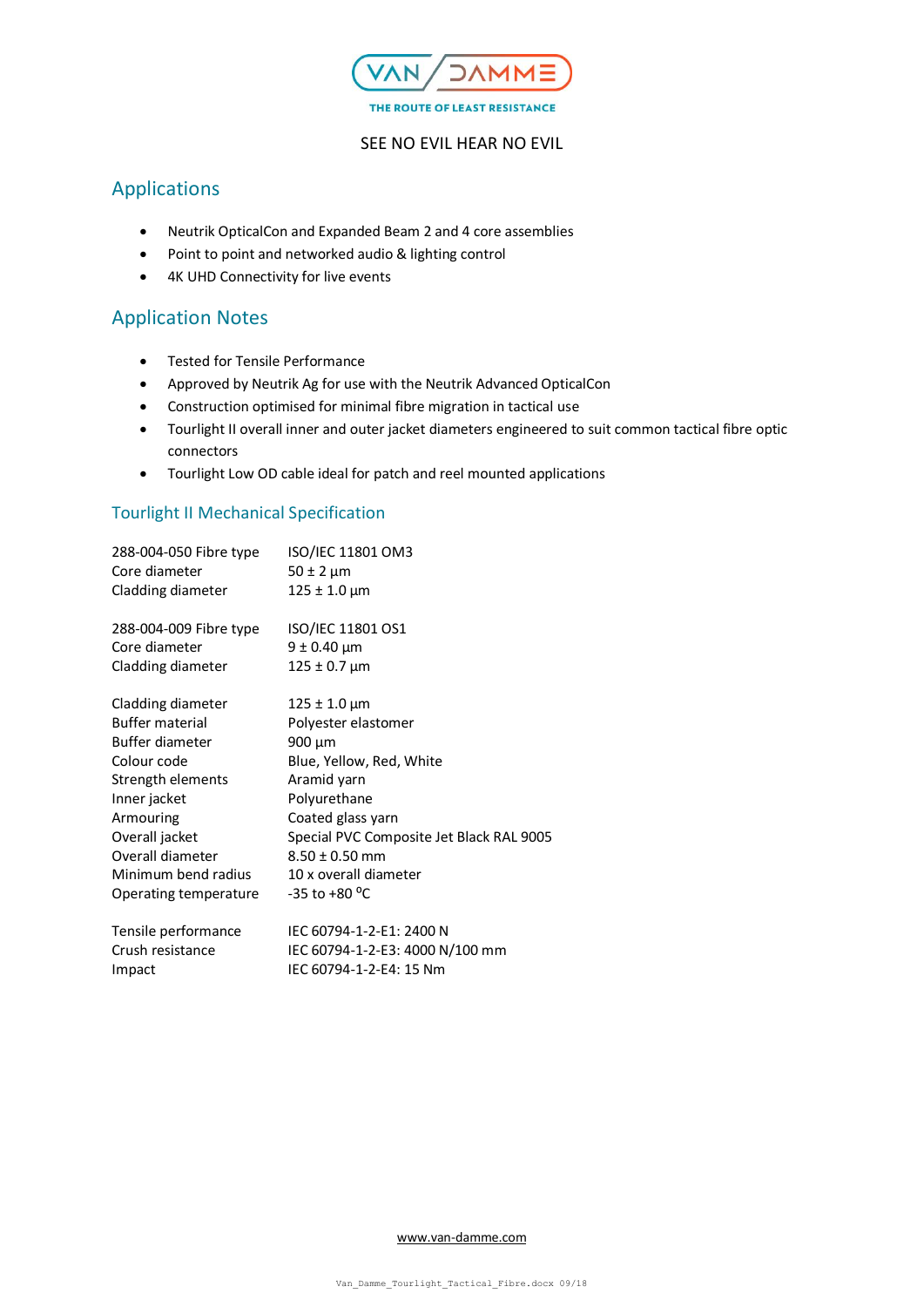

# Tourlight Low OD Mechanical Specification

| 288-104-050 Fibre type<br>Core diameter | ISO/IEC 11801 OM3<br>50 ± 2.5 µm |
|-----------------------------------------|----------------------------------|
| Cladding diameter                       | 125 ± 1.0 µm                     |
| 288-104-009 Fibre type                  | ISO/IEC 11801 OS1                |
| Core diameter                           | $9.2 \pm 0.40$ µm                |
| Cladding diameter                       | 125 ± 1.0 μm                     |
| Cladding diameter                       | $125 \pm 1.0 \,\rm \mu m$        |
| <b>Buffer material</b>                  | Polyester elastomer              |
| Buffer diameter                         | 900 µm                           |
| Colour code                             | Blue, Yellow, Red, White         |
| Strength elements                       | Aramid yarn                      |
| Overall jacket                          | Polyurethane Jet Black RAL 9005  |
| Overall diameter                        | $5.80 \pm 0.30$ mm               |
| Minimum bend radius                     | 15 x overall diameter            |
| Operating temperature                   | $-35$ to $+80$ <sup>o</sup> C    |
| Tensile performance                     | IEC 60794-1-2-E1: 2400 N         |
|                                         |                                  |

# Tourlight II Fibre Specification

288-004-050 OM3:

| Attenuation @ 850 nm  | $\leq$ 2.80 dB/km |
|-----------------------|-------------------|
| Attenuation @ 1300 nm | $\leq$ 0.80 dB/km |
| Bandwidth @ 850 nm    | ≥ 1500 MHz/km     |
| Bandwidth @ 1300 nm   | $\geq$ 500 MHz/km |
|                       |                   |

288-004-009 OS1:

| Attenuation @ 1310 nm | $\leq$ 0.35 dB/km |
|-----------------------|-------------------|
| Attenuation @ 1383 nm | $\leq$ 0.35 dB/km |
| Attenuation @ 1550 nm | $\leq$ 0.25 dB/km |
| Attenuation @ 1625 nm | $\leq$ 0.28 dB/km |